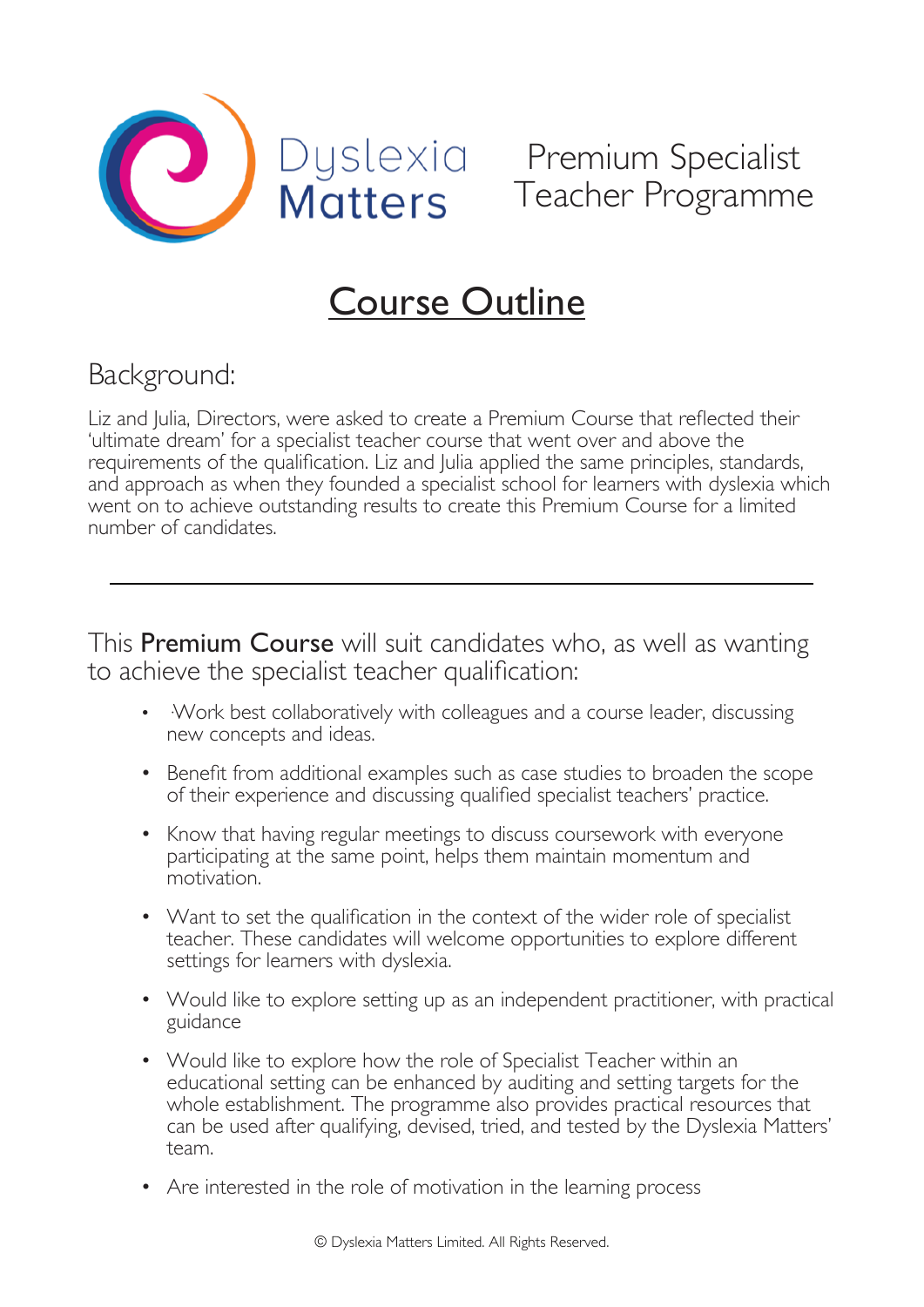

## Study at a time to suit you.

The course content offers an interactive experience, delivered through prerecorded:

- Reading materials/resources,
- Lectures,
- PowerPoints with voice-overs,
- Demonstration lessons and
- Cartoons.

All elements are available at any time of night or day, giving you the flexibility to study when you can, at your own pace.

You are welcome to repeat any elements to consolidate your understanding.

## Practical

Units  $2 - 4$  are focused on the practical elements of being a specialist teacher. Unit 1 is more theory-based but consists of written assignments, rather than essays. This handson, experiential programme produces practitioners who are welcomed into educational settings for what they achieve with learners.

## Portfolio documentation

Well organised and clear documentation provide clarity about progressing through the course:

• 'portfolio sheets'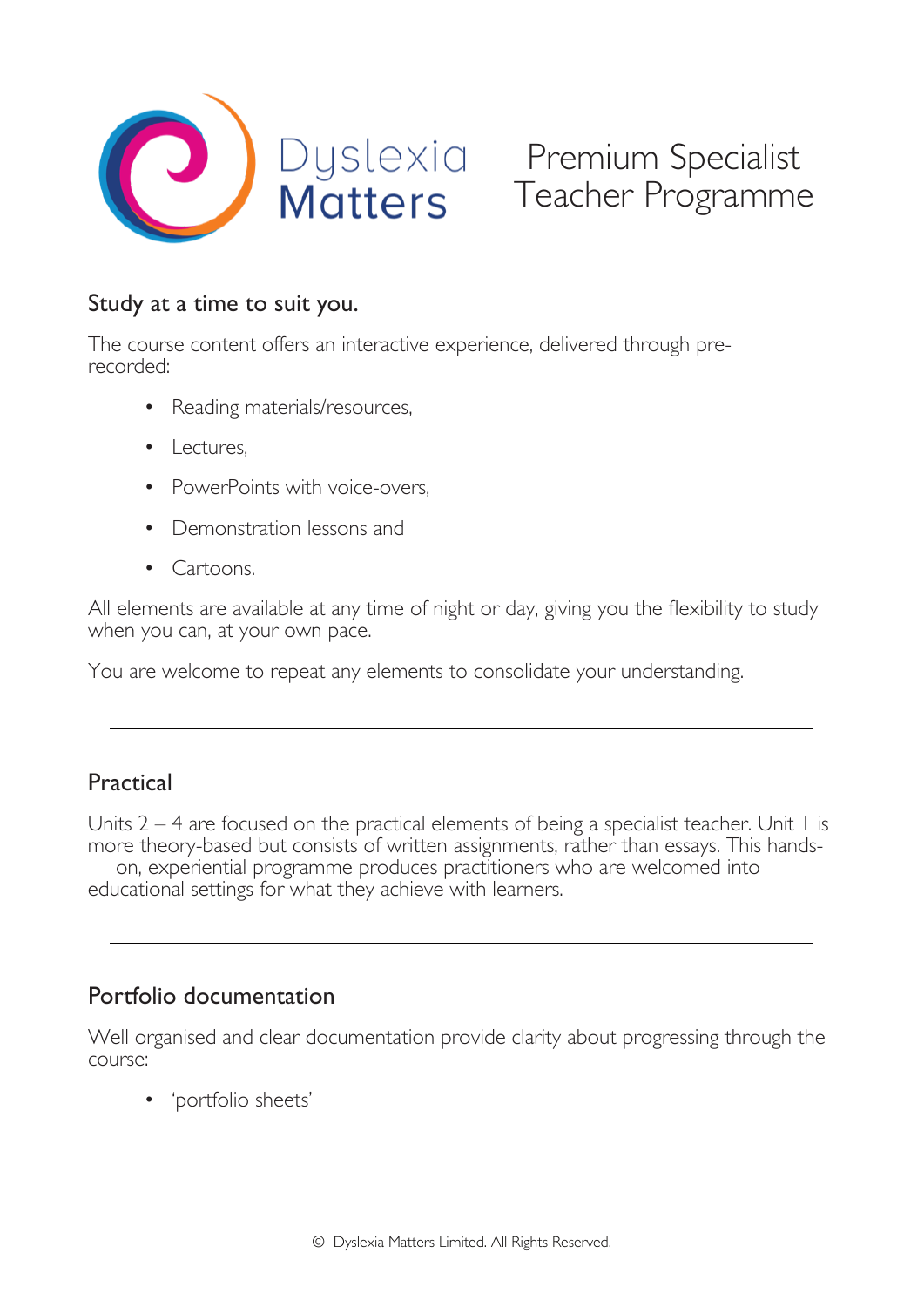

## Premium Specialist Teacher Programme

### Guidance templates

Explicit and accessible templates and/or advice sheets are provided for every assignment to organise and structure your work, with clear expectations.

## Dyslexia Matters informal assessment kit

Dyslexia Matters has devised their own informal assessments materials to ensure breadth and quality of the assessment process

#### Best practice activities

Practical activities are provided to embed your new skills before embarking on your assessed assignments with your two learners.

## Tutor support

You will experience a high level of tutor support from approachable, experienced practitioners. Each tutor supports a small number of candidates and will provide high quality, targeted guidance.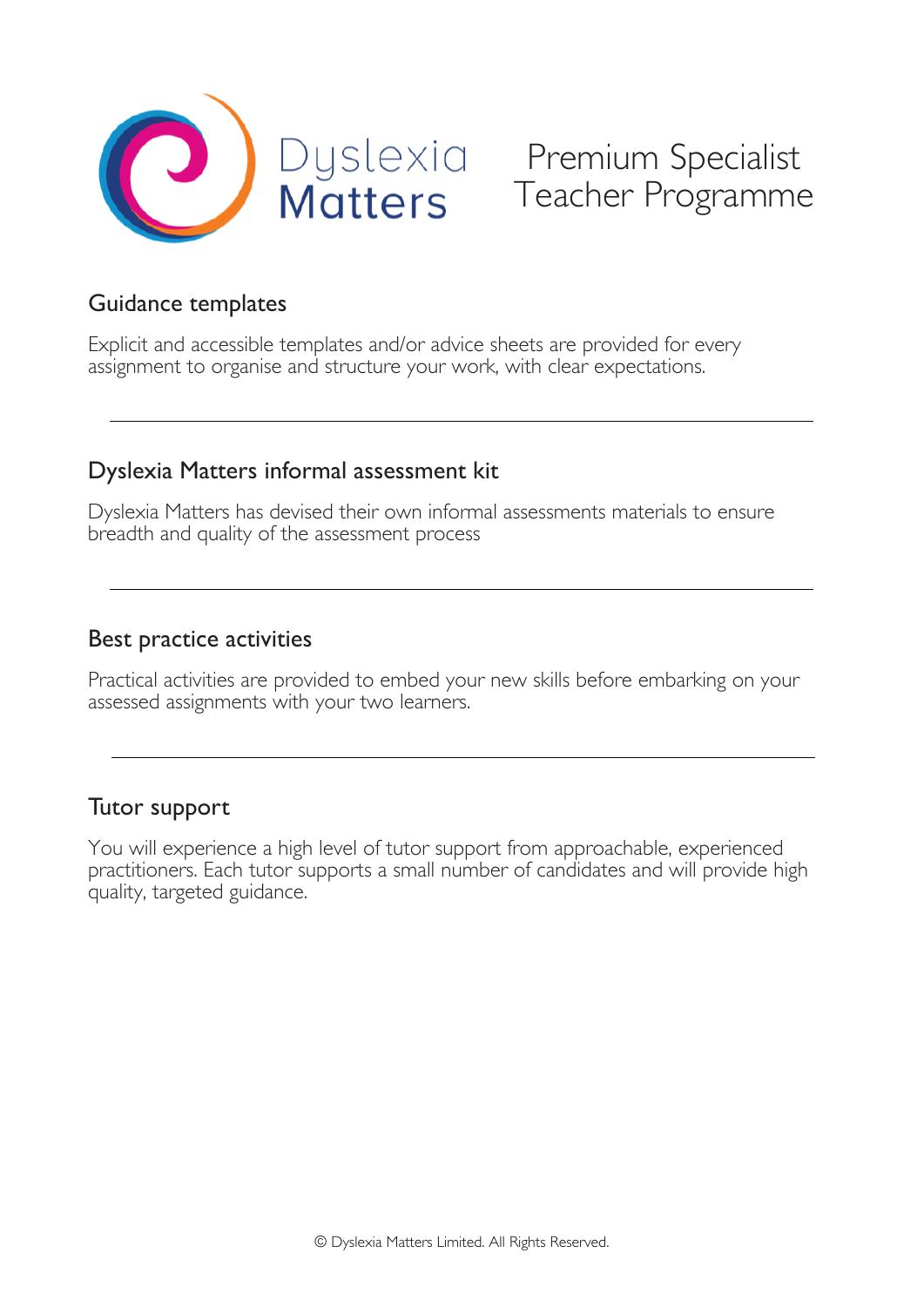

## Additional weekly interactive webinar programme during term time

## Introductory webinar

An opportunity to meet your fellow candidates on the Premium course who you will be working with directly in future webinar sessions. You will receive guidance on getting started and a chance to share your experiences in this field to date.

## Coursework

After completing your Unit 1 theory-based assignments many of the weekly webinars will focus on discussions around coursework. The course leader will

- Explore the topic(s) of the day e.g. Single Word Reading
- Ensure candidates have in-depth understanding and skills
- Enable candidates to discuss practice activities with colleagues
- Lead Question and Answer Sessions
- Advise candidates about next steps
- Talk through any barriers to progress that have arisen

## Case Studies

The webinar programme will include a range of additional case studies following the course elements covered in the teaching portfolio, extending your knowledge to include other key stages.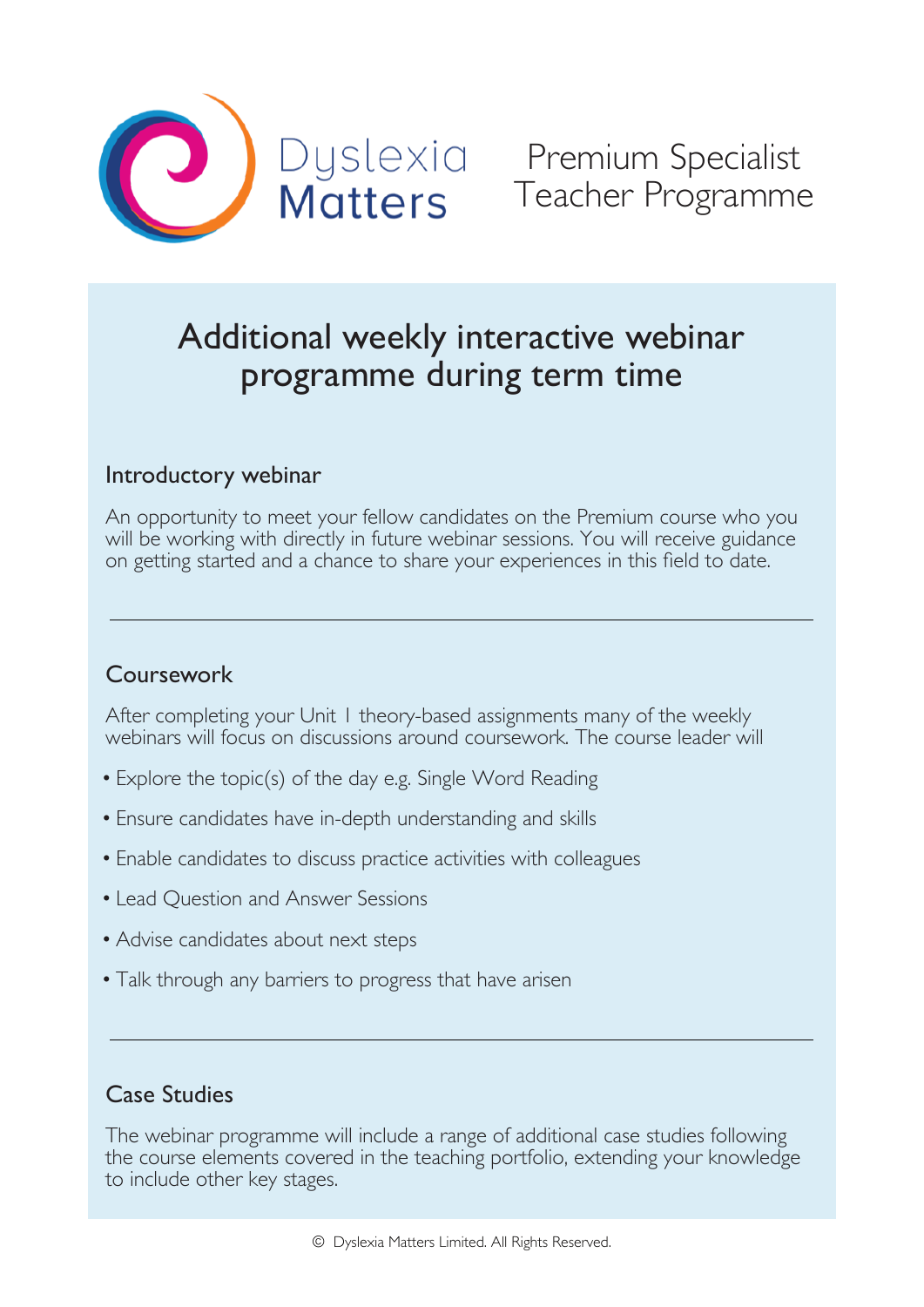

## Premium Specialist Teacher Programme

## Teaching observation and discussion

During the webinar programme, candidates will be able to watch a range of prerecorded teaching sessions. They will discuss best practice and methods with the specialist teacher leading the intervention.

#### Meet the Head of a specialist school

As a part of the webinar programme, candidates will virtually meet the Head Teacher of a Specialist School for learners with dyslexia and related difficulties at regular intervals for talks and discussions. You will experience:

- Teaching environments
- Learn about daily organisation in the setting
- The practicalities of providing a bespoke education for learners with dyslexia

## Meet the Head of a Specialist Teaching and Assessment Centre

Another element of the webinar programme is virtually meeting the Head of a specialist centre for learners with dyslexia and other specific learning differences, where learners from up to 50 different schools and settings are supported via outreach or direct teaching. Find out more about this setting in the discussion that follows.

## Dyslexia Matters informal assessment kit

Dyslexia Matters has devised their own informal assessments materials to ensure breadth and quality of the assessment process

## Setting up as an Independent Practitioner

Towards the end of the webinar programme, find out about the skills needed to set yourself up as an independent practitioner